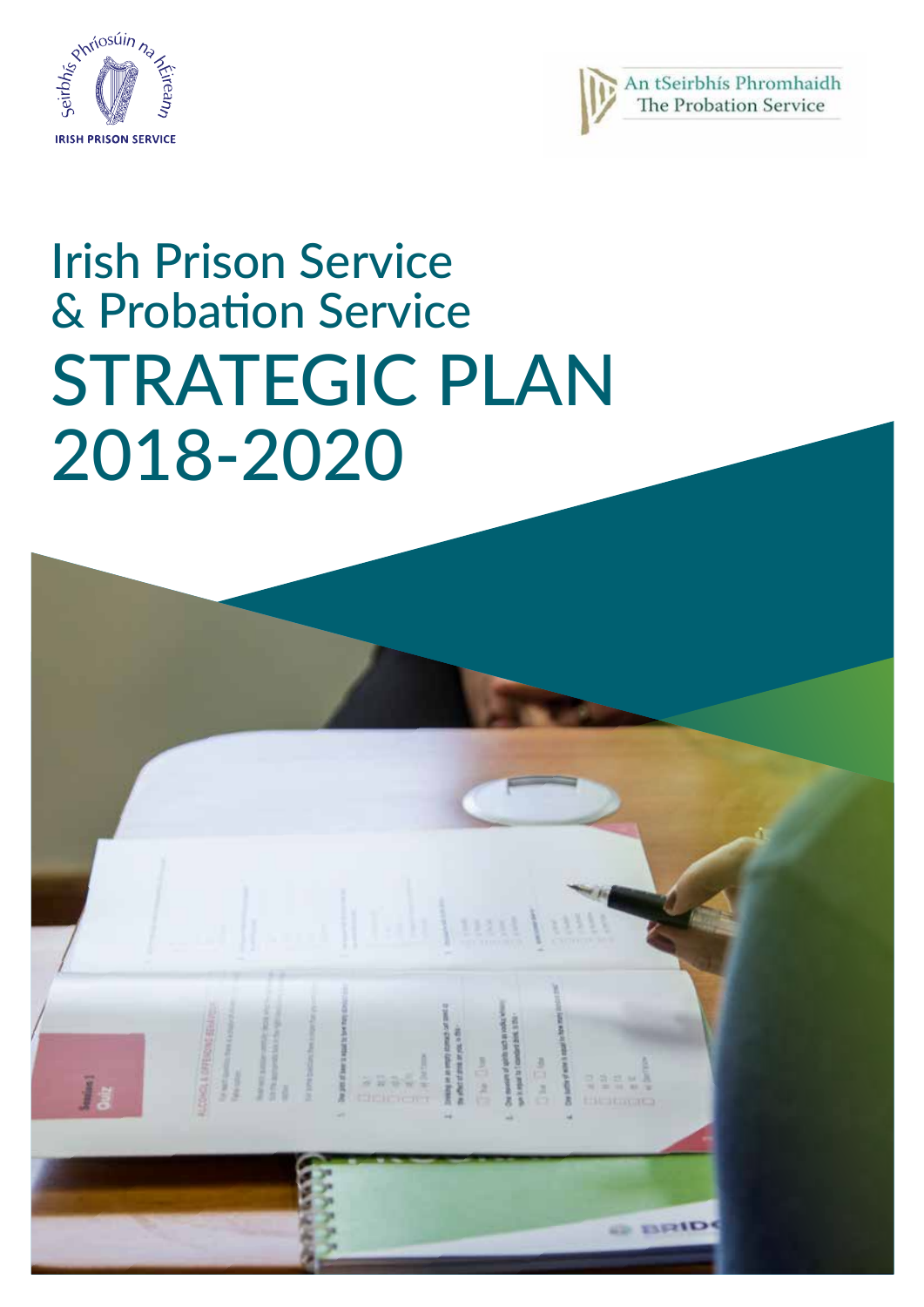# **CONTENTS**

| Introduction                 | 3  |
|------------------------------|----|
| <b>Our Strategic Actions</b> | 4  |
| <b>Strategic Action 1</b>    | 7  |
| <b>Strategic Action 2</b>    | 8  |
| <b>Strategic Action 3</b>    | 9  |
| <b>Strategic Action 4</b>    | 10 |
| <b>Strategic Action 5</b>    | 11 |
| <b>Strategic Action 6</b>    | 12 |
| <b>Strategic Action 7</b>    | 13 |
| <b>Strategic Action 8</b>    | 14 |
| <b>Strategic Action 9</b>    | 15 |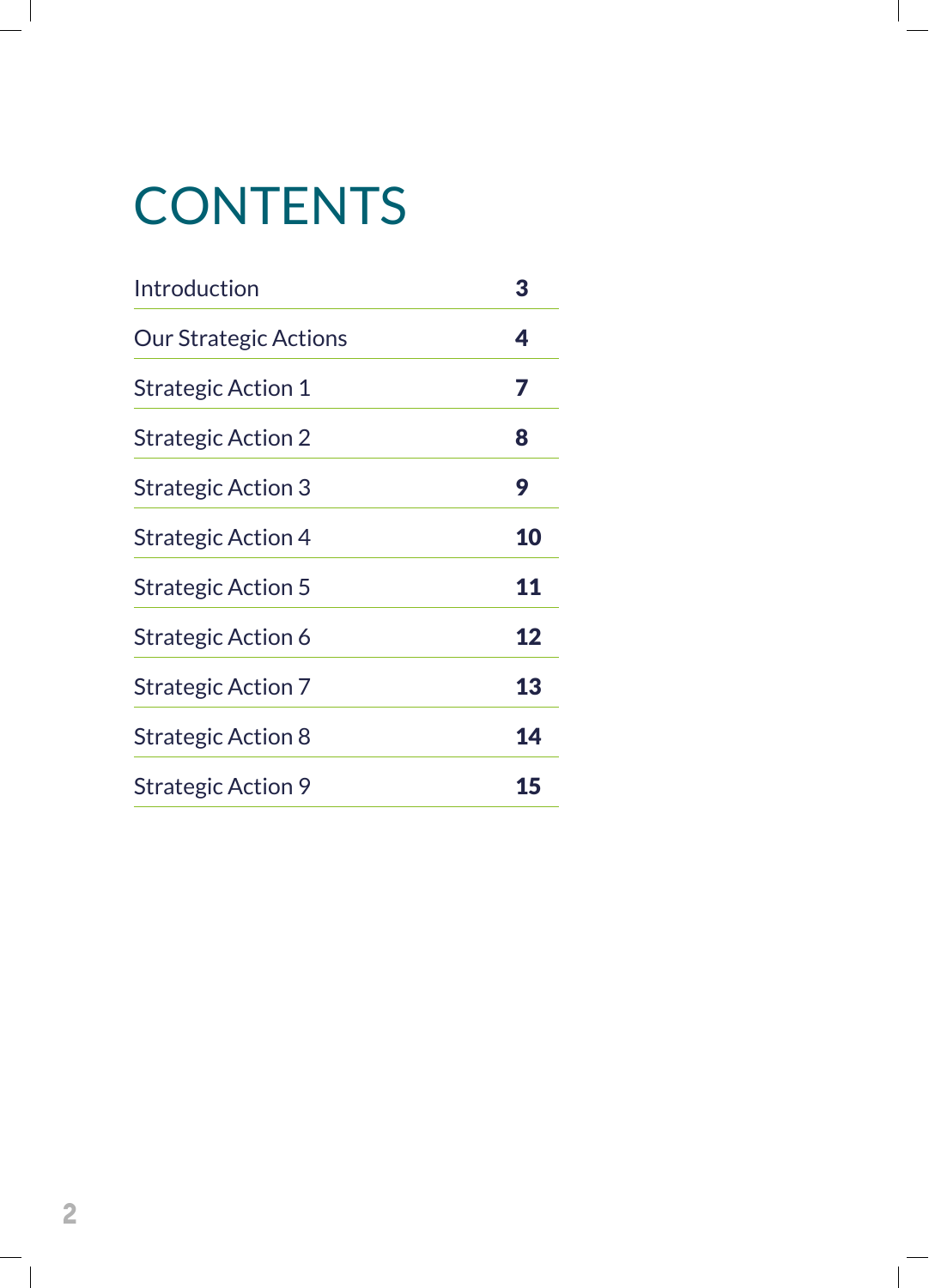# **IRISH PRISON SERVICE & PROBATION SERVICE**  JOINT STRATEGIC PLAN 2018 - 2020

# **Strategic Objective: to have a multi-agency approach to offender management and rehabilitation from pre to post imprisonment in order to reduce re-offending and improve prisoner outcomes.**

This is the third joint strategy between the Irish Prison Service and the Probation Service and sets out an ambitious set of actions to achieve improved outcomes to the benefit of Irish society. The Strategy is underpinned by a recognition that the costs of re-offending by ex-prisoners can be devastating and long term, and are frequently felt by the most vulnerable in our society. Most obviously, there is the impact on victims and on their families; also on communities, predominantly the most disadvantaged. Where re-offenders are imprisoned their families suffer. The children of prisoners are more likely to offend and experience imprisonment than other children. Re-imprisonment is extremely costly for society and for the criminal justice system.

There is, however, considerable evidence of the factors that influence re-offending. These include:

- education:
- employment:
- drug and alcohol misuse;
- mental and physical health;
- attitudes and self-control:
- institutionalisation and life-skills;
- housing:
- financial issues and
- family networks and support.

For example, being in employment reduces the risk of re-offending, as does having stable accommodation. The challenge for our Services in assisting a convicted offender away from crime is often considerable. Many prisoners have poor skills and little experience of employment, few positive social networks, severe accommodation issues, and often all of this complicated by drug, alcohol and mental health problems.

While these factors can have a huge impact on the likelihood of a prisoner re-offending, the time spent serving a prison sentence can provide a real opportunity for constructive work. Building on the increasing evidence of what works in tackling the problems of offenders, and in reducing reoffending, this Strategy seeks to address many of the factors identified as making a difference.

Offending behaviour programmes, for example, aim to change the way offenders think, highlighting the effect of their behaviour on themselves and others, and to teach positive strategies to avoid the situations that lead to offending; alcohol and drug addiction counselling services and programmes are essential given the prevalence of substance misuse in the lives of those who offend.

Mental health assessment and support to those in prison experiencing mental health problems is crucial to positive outcomes. Effective resettlement work can directly match prisoners to available jobs in the community. Working with the third sector supports the provision of advocates, advice, support and encouragement.

Linking with statutory services such as Local Authorities and the Department of Social Protection can mean for some that a sentence can be utilised to improve contact with public services. Successful resettlement demands an integrated approach to rehabilitative programmes and support. This Strategy has actions that cover the entire sentence, pre and post custody. It seeks to address many of the factors either associated with a prisoner's offending or likely to increase the chances of their re-offending.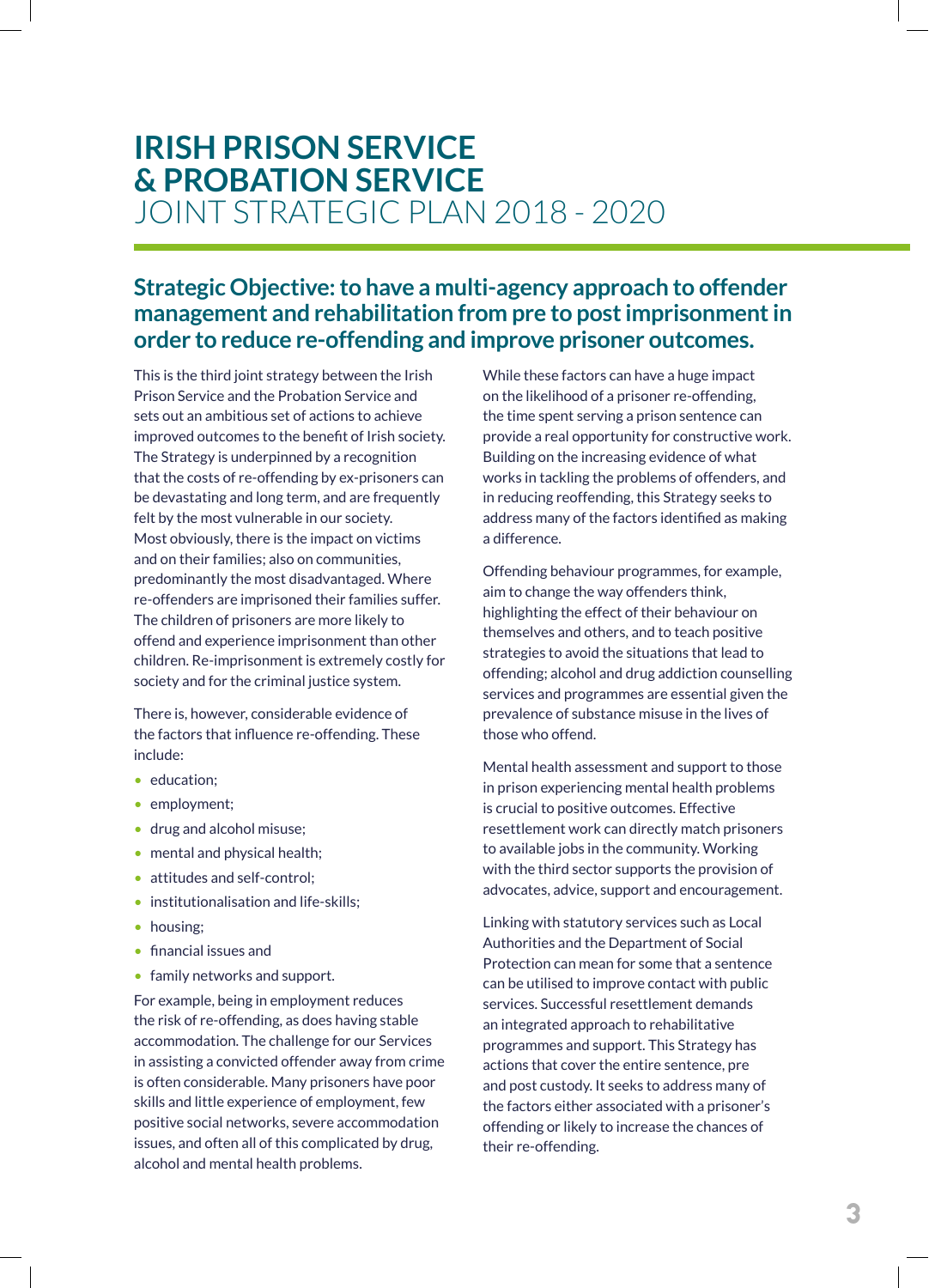# **JOINT STRATEGIC ACTION PLAN**  2018 - 2020

# **Our Strategic Actions**

| <b>Action</b>                                                                                                                                                                                                                                                                                                                                                                                                                                                                                          | <b>Strategic Outcomes</b>                                                                                                                                                                                                                                                                                                                                                                                                                                                                                                                                                           |  |
|--------------------------------------------------------------------------------------------------------------------------------------------------------------------------------------------------------------------------------------------------------------------------------------------------------------------------------------------------------------------------------------------------------------------------------------------------------------------------------------------------------|-------------------------------------------------------------------------------------------------------------------------------------------------------------------------------------------------------------------------------------------------------------------------------------------------------------------------------------------------------------------------------------------------------------------------------------------------------------------------------------------------------------------------------------------------------------------------------------|--|
| 1: Improve Sentence Management                                                                                                                                                                                                                                                                                                                                                                                                                                                                         |                                                                                                                                                                                                                                                                                                                                                                                                                                                                                                                                                                                     |  |
| We will continue to develop a schedule of<br>offender programmes delivered in prison with<br>the overall objective of reducing reoffending.                                                                                                                                                                                                                                                                                                                                                            | $\checkmark$ Improved engagement in prisoner programmes;<br>$\checkmark$ Improved resettlement and reintegration of<br>offenders:<br>$\checkmark$ Increased stability for offender on release;<br>$\checkmark$ Reduced re-offending;<br>$\checkmark$ Safer Communities.                                                                                                                                                                                                                                                                                                             |  |
| 2: Maximise joint working between the Irish Prison Service and Probation Service                                                                                                                                                                                                                                                                                                                                                                                                                       |                                                                                                                                                                                                                                                                                                                                                                                                                                                                                                                                                                                     |  |
| We will improve our systems for working<br>together in the delivery of services to<br>offenders, in order to achieve greater cohesion<br>in our work to reduce offending behaviour and<br>to promote a safer society. We will continue<br>to work to enhance the delivery of existing<br>joint working initiatives to support safer<br>communities and review opportunities for<br>further collaboration and information sharing<br>to enhance offender programmes and reduce<br>areas of duplication. | $\checkmark$ More collaborative and inclusive working;<br>$\checkmark$ Enhanced two-way communication;<br>$\checkmark$ More efficient and effective working within both<br>organisations;<br>$\checkmark$ Increased handover of risk relevant information<br>to provide for smoother transition of cases<br>between Services:<br>$\checkmark$ Joint training initiatives to support shared<br>learning and collaboration;<br>$\checkmark$ Research on joint initiatives to review and inform<br>interventions;                                                                      |  |
| 3: Develop a range of responses for female offenders to afford them more opportunity and help<br>realise their potential.                                                                                                                                                                                                                                                                                                                                                                              |                                                                                                                                                                                                                                                                                                                                                                                                                                                                                                                                                                                     |  |
| We will build on existing gender informed<br>approaches, expand options and focus on<br>effective through-care and resettlement into<br>communities.                                                                                                                                                                                                                                                                                                                                                   | $\checkmark$ Effective co-ordinated services in custody and in<br>the community;<br>$\checkmark$ Increased awareness and Implementation of<br>gender informed practice;<br>$\checkmark$ Improved transition and resettlement to<br>community facilities (Abigail centre and the Step<br>down unit.);<br>$\checkmark$ Improved collaboration across organisations;<br>$\checkmark$ Improved parenting, familial /community<br>relationships;<br>$\checkmark$ Reduced re-offending;<br>$\checkmark$ Proactive use of community sanctions for women<br>in the Criminal Justice System. |  |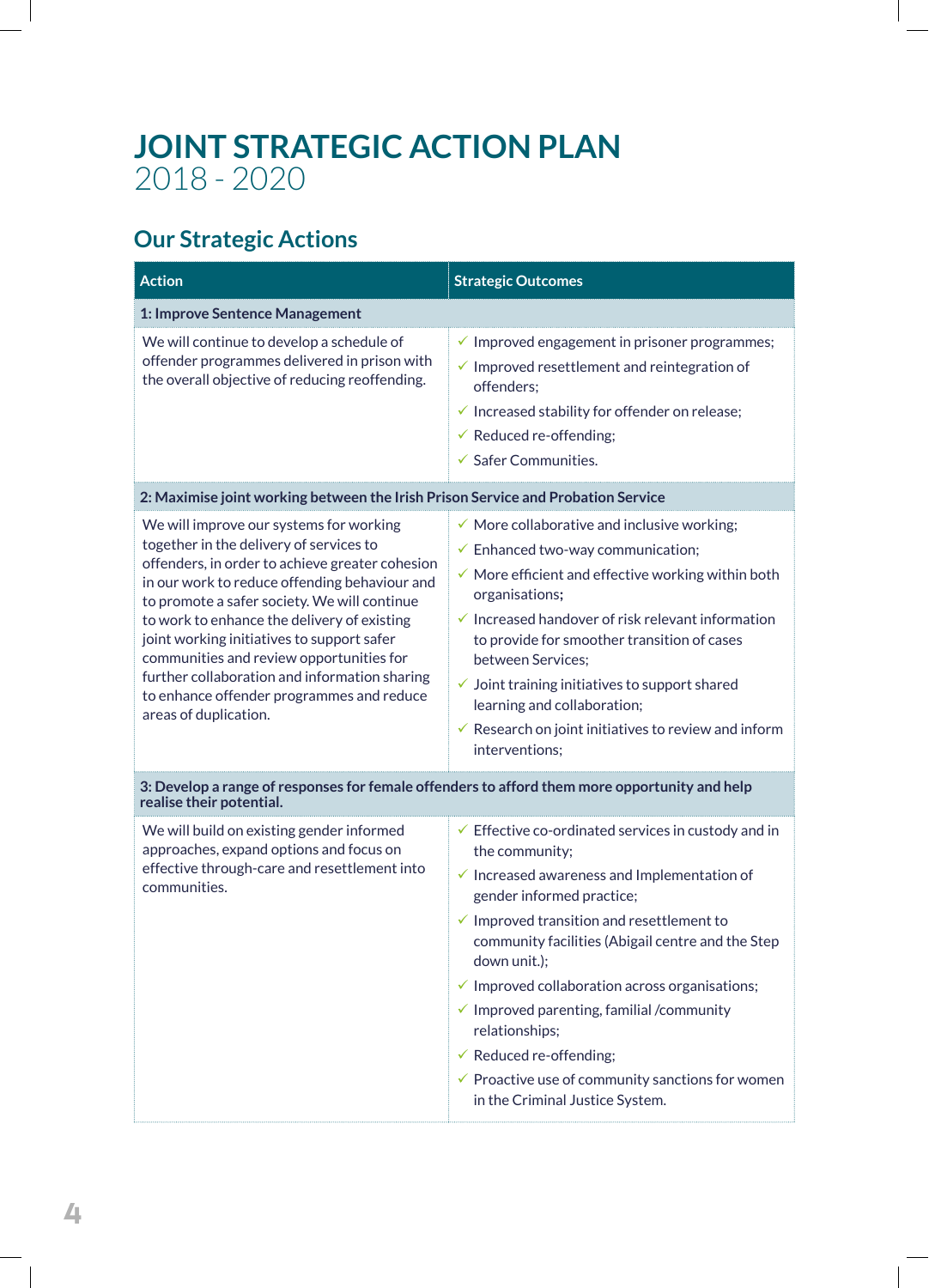| <b>Action</b>                                                                                                                                                                                                                 | <b>Strategic Outcomes</b>                                                                                                                                                                                                                                                                                                                                                                                                                                                                                                                                                                                                                           |  |  |
|-------------------------------------------------------------------------------------------------------------------------------------------------------------------------------------------------------------------------------|-----------------------------------------------------------------------------------------------------------------------------------------------------------------------------------------------------------------------------------------------------------------------------------------------------------------------------------------------------------------------------------------------------------------------------------------------------------------------------------------------------------------------------------------------------------------------------------------------------------------------------------------------------|--|--|
| 4: Enhance engagement with victims of crime                                                                                                                                                                                   |                                                                                                                                                                                                                                                                                                                                                                                                                                                                                                                                                                                                                                                     |  |  |
| In keeping with the requirements of the<br>Criminal Justice (Victims of Crime) Act<br>2017, EU Victims Directive (2012/29/EU)<br>establishing minimum standards on the rights,<br>support and protection of victims of crime. | $\checkmark$ Increased awareness of services available to<br>victims:<br>$\checkmark$ Clarity on the role, responsibilities and interfaces<br>between Irish Prison Service/Probation Service;<br>$\checkmark$ Enhanced communication for persons considering<br>registering for information with the Irish Prison<br>Services Victim Liaison Service.<br>$\checkmark$ Enhanced service provision to victims engaging<br>with our services.                                                                                                                                                                                                          |  |  |
| 5: Develop innovative responses for specific groups of offenders                                                                                                                                                              |                                                                                                                                                                                                                                                                                                                                                                                                                                                                                                                                                                                                                                                     |  |  |
| We will continue to engage with specific<br>cohorts in custody, ensuring that initiatives<br>are based on best national and international<br>evidence based best practice.                                                    | $\checkmark$ Enhanced engagement with specific groups of<br>offenders;<br>$\checkmark$ Development and maintenance of joint initiatives<br>with specific groups of offenders;<br>✔ Development of Building Better Lives Programme<br>for sexual violence to include persons who deny<br>the offence;<br>$\checkmark$ Proactive engagement and interventions with<br>people convicted of non-sexual violent offending;<br>$\checkmark$ Proactive assessment of young adults in<br>custody (18 - 24 years old) to inform sentence<br>management;<br>$\checkmark$ Enhance our working in relation to perpetrators<br>and victims of domestic violence. |  |  |
| 6: Enhance the employability of offenders                                                                                                                                                                                     |                                                                                                                                                                                                                                                                                                                                                                                                                                                                                                                                                                                                                                                     |  |  |
| We will work together in order to increase the<br>number of ex-offenders who secure sustained<br>employment.                                                                                                                  | $\checkmark$ Improved delivery of relevant prisoner<br>programmes;<br>$\checkmark$ Higher rates of re-employment of people with<br>convictions;<br>$\checkmark$ Improved resettlement and reintegration of<br>offenders;<br>$\checkmark$ Increased stability for offenders on release;<br>$\checkmark$ Reduced re-offending;<br>$\checkmark$ Safer Communities.                                                                                                                                                                                                                                                                                     |  |  |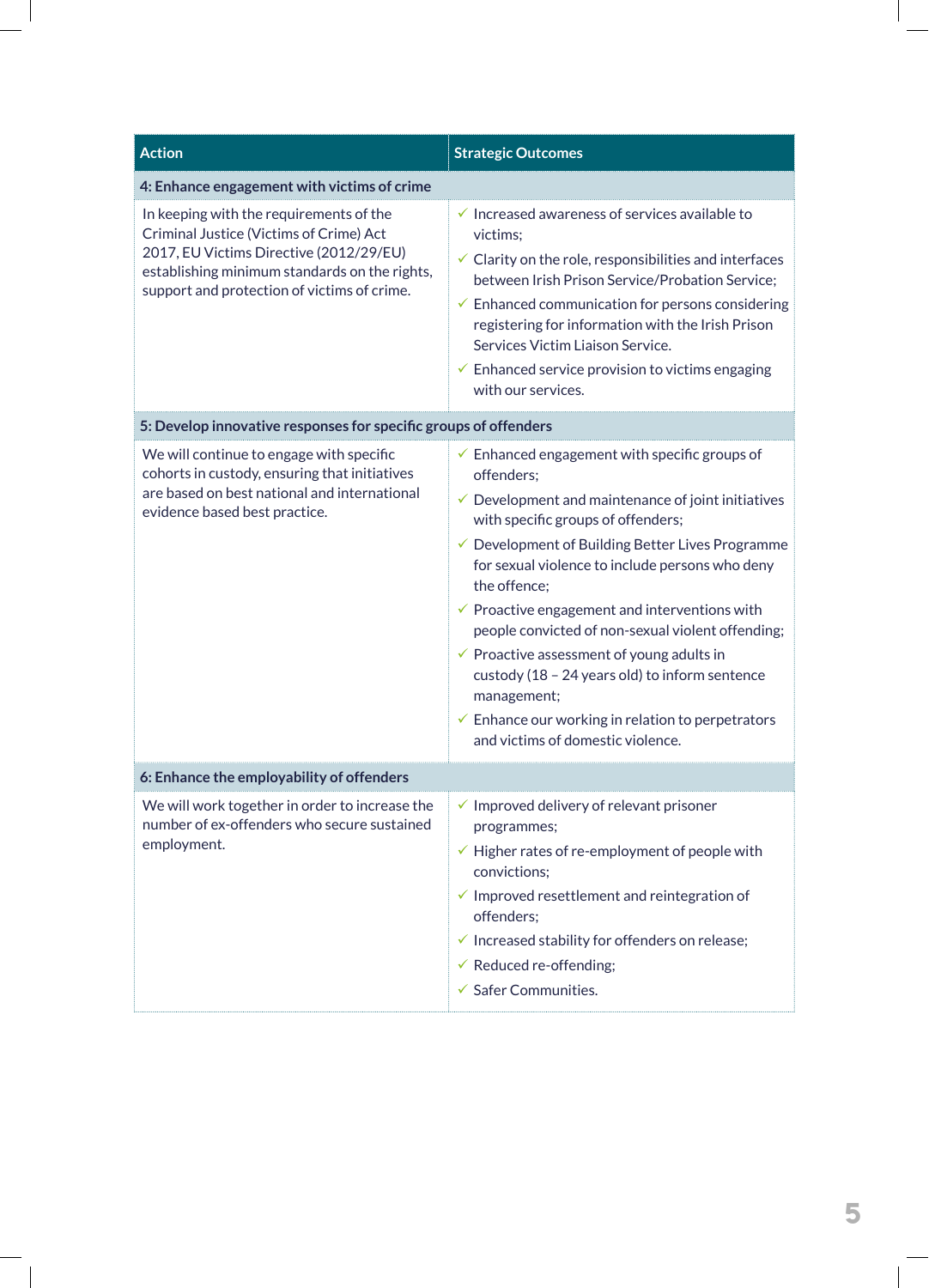| <b>Action</b>                                                                                                                                                                                                                                                                                               | <b>Strategic Outcomes</b>                                                                                                                                                                                                                                            |
|-------------------------------------------------------------------------------------------------------------------------------------------------------------------------------------------------------------------------------------------------------------------------------------------------------------|----------------------------------------------------------------------------------------------------------------------------------------------------------------------------------------------------------------------------------------------------------------------|
| 7: Engaging service users.                                                                                                                                                                                                                                                                                  |                                                                                                                                                                                                                                                                      |
| We will work in partnership with service<br>users including with relevant organisations<br>to provide opportunities for peer led<br>improvements to our service delivery.                                                                                                                                   | Recognition of the role service-users play in<br>reducing re-offending;<br>$\checkmark$ Expansion of engagement with service users;<br>✔ Better feedback to improve services;<br>$\checkmark$ Peer led offending behaviour and mentoring<br>programmes.              |
| 8: Promoting research and evaluation.                                                                                                                                                                                                                                                                       |                                                                                                                                                                                                                                                                      |
| We will continue to promote research and<br>evaluation to ensure evidence informed<br>practice in our joint work.                                                                                                                                                                                           | $\checkmark$ Research to inform practice;<br>$\checkmark$ Improved evaluation of services;<br>$\checkmark$ Recidivism research into Building Better Lives<br>programme.                                                                                              |
| 9: Improve the provision of Drug & Alcohol Services in Prison and the community.                                                                                                                                                                                                                            |                                                                                                                                                                                                                                                                      |
| We will work together to increase equity of<br>access, choice and person-centred treatment<br>and intervention options. Co-ordination<br>of services will enhance clear treatment<br>pathways. The experience of prison will be seen<br>as an opportunity to address addiction with a<br>focus on outcomes. | $\checkmark$ Improved pre-work and preparation;<br>$\checkmark$ More appropriate referral, assessment & care<br>planning;<br>$\checkmark$ Improved case management, treatment &<br>recovery management;<br>$\checkmark$ Focus on pathway of care for dual diagnosis. |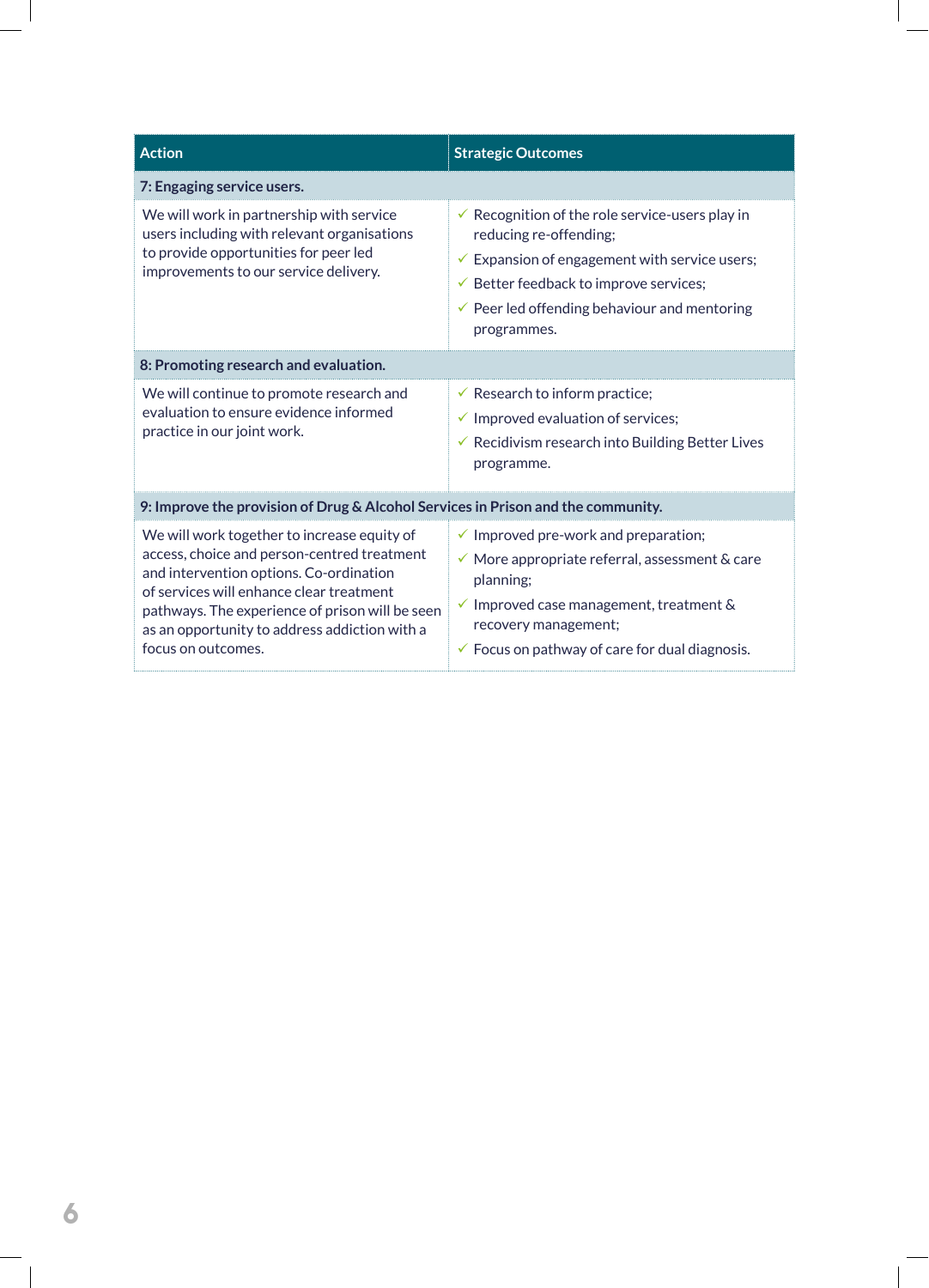# Improved Sentence Management

We will continue to work collaboratively to improve formation and delivery of coherent multidisciplinary sentence plans and supports for individuals from committal to post-release

| <b>Actions</b> |                                                                                                                                                                                                                                                          | <b>Responsibility</b>                                    |
|----------------|----------------------------------------------------------------------------------------------------------------------------------------------------------------------------------------------------------------------------------------------------------|----------------------------------------------------------|
| 1.1            | We will continue to develop a schedule of offender programmes<br>delivered in prison with the overall objective of reducing reoffending.                                                                                                                 | <b>Irish Prison</b><br>Service &<br>Probation<br>Service |
| 1.2            | We will work together with the prison-based multi-disciplinary teams<br>as part of Integrated Sentence Management to identify needs and set<br>goals for individual prisoners, within agreed parameters, to improve<br>prisoner engagement and outcomes. | <b>Irish Prison</b><br>Service &<br>Probation<br>Service |
| 1.3            | We will work together with the prison-based multi-disciplinary teams<br>to record interventions on Prisoner Information Management System<br>to better inform prisoner progression and release plans, assisting in<br>reducing duplication.              | <b>Irish Prison</b><br>Service &<br>Probation<br>Service |
| 1.4            | We will continue to build on the success of incentivised early<br>release schemes including the Community Support Scheme and the<br>Community Return Scheme.                                                                                             | <b>Irish Prison</b><br>Service &<br>Probation<br>Service |
| 1.5            | We will continue to engage with statutory and voluntary partners<br>to develop protocols and deliver programmes to better support<br>reintegration of prisoners into the community on release.                                                           | <b>Irish Prison</b><br>Service &<br>Probation<br>Service |
| 1.6            | We will continue operation of the Joint Agency Response to Crime<br>targeting prolific recidivist offenders.                                                                                                                                             | <b>Irish Prison</b><br>Service &<br>Probation<br>Service |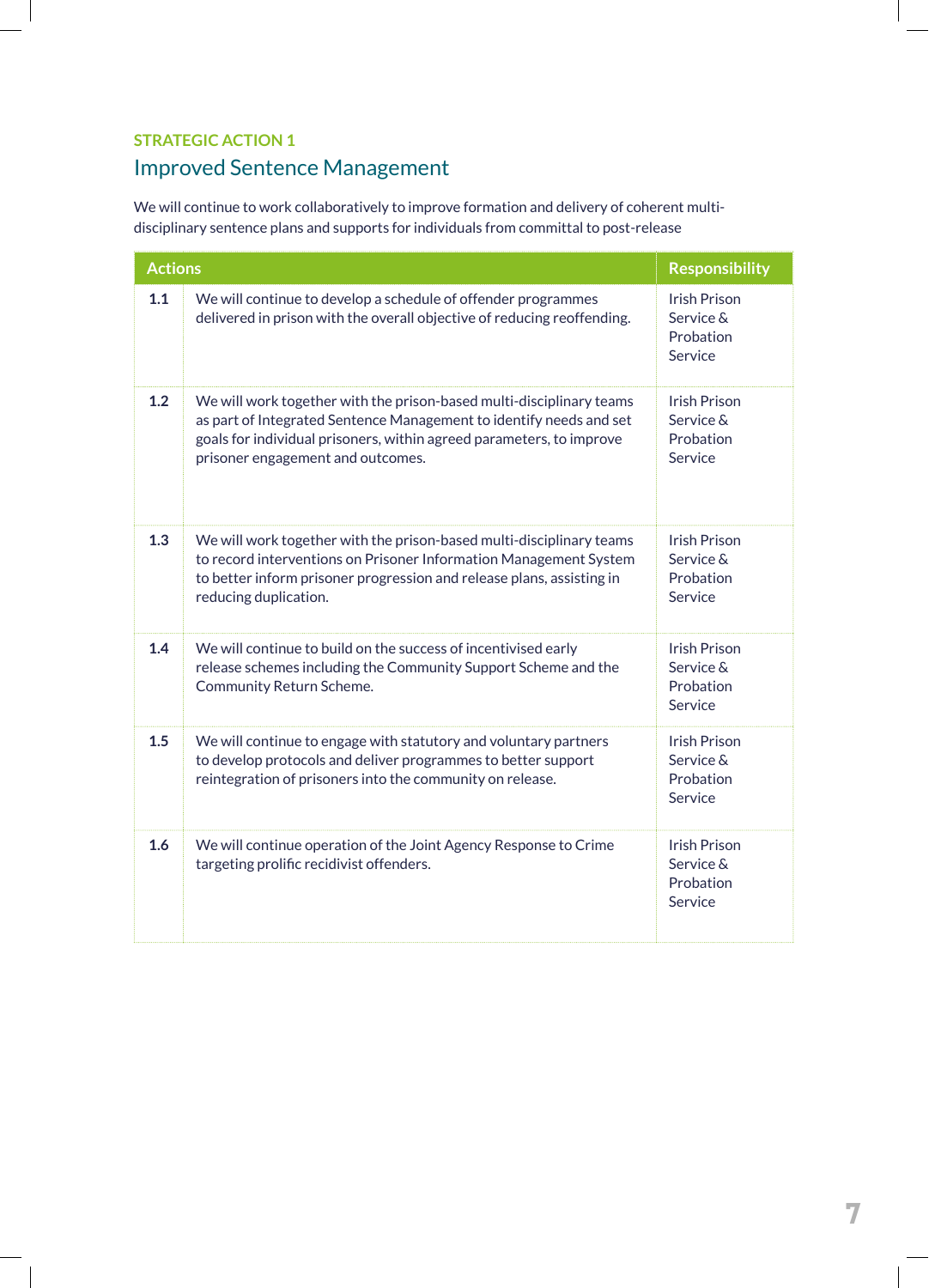# Maximise joint working between the Irish Prison Service and Probation Service

We will continually improve our systems for working together in delivering services to offenders, in order to achieve greater cohesion in our work to reduce offending.

| <b>Actions</b> |                                                                                                                                                                                                                                     | <b>Responsibility</b>                                 |
|----------------|-------------------------------------------------------------------------------------------------------------------------------------------------------------------------------------------------------------------------------------|-------------------------------------------------------|
| 2.1            | We will develop and agree a Service Level Agreement to underpin<br>the contribution of the Probation Service to prisoner sentence<br>management and community re-integration.                                                       | <b>Irish Prison Service</b><br>& Probation<br>Service |
| 2.2            | We will improve our systems for capturing data relating to offender<br>management in prisons, including the further development of<br>information-sharing systems.                                                                  | <b>Irish Prison Service</b><br>& Probation<br>Service |
| 2.3            | We will work towards achieving a clearer focus on set objectives<br>with the co-funded Community Based Organisations to further<br>improve services to prisoners and ex-prisoners.                                                  | <b>Irish Prison Service</b><br>& Probation<br>Service |
| 2.4            | We will improve access (including the use of technology) for staff of<br>the Probation Service to prisoners for assessments for courts, the<br>Parole Board pre-release planning and offence-focused work.                          | <b>Irish Prison Service</b><br>& Probation<br>Service |
| 2.5            | We will identify areas for conducting joint research with prisoners<br>and ex-prisoners to enhance our understanding of desistence from<br>offending.                                                                               | <b>Irish Prison Service</b><br>& Probation<br>Service |
| 2.6            | The Irish Prison Service Psychology Service and Probation Service<br>will formalise the exchange of risk relevant information to inform<br>best practice interventions.                                                             | <b>Irish Prison Service</b><br>& Probation<br>Service |
| 2.7            | The Irish Prison Service Psychology Service and Probation Service<br>will continue to develop and maintain joint intervention initiatives<br>with specific groups of people in custody.                                             | <b>Irish Prison Service</b><br>& Probation<br>Service |
| 2.8            | The Irish Prison Service Psychology Service and Probation Service<br>will hold joint training initiatives to support shared learning and<br>collaboration where appropriate.                                                        | <b>Irish Prison Service</b><br>& Probation<br>Service |
| 2.9            | The Irish Prison Service Psychology Service and Probation Service<br>will establish clear guidelines on clear division of 'lead agency'<br>responsibility for those persons serving life sentences, sentenced<br>prior to 01/04/17. | <b>Irish Prison Service</b><br>& Probation<br>Service |
| 2.10           | The Irish Prison Service Psychology Service will second an Irish<br>Prison Service Psychologist to Probation Service HQ, Haymarket to<br>support:                                                                                   | <b>Irish Prison Service</b><br>& Probation<br>Service |
|                | • Case consultancy;                                                                                                                                                                                                                 |                                                       |
|                | <b>Client Programme Development;</b><br>$\bullet$                                                                                                                                                                                   |                                                       |
|                | Support joint working;<br>۰                                                                                                                                                                                                         |                                                       |
|                | Development of external sources of Psychology support;                                                                                                                                                                              |                                                       |
|                | Specialist Assessment and Intervention;<br>$\bullet$                                                                                                                                                                                |                                                       |
|                | Assist Probation Officer training and development.                                                                                                                                                                                  |                                                       |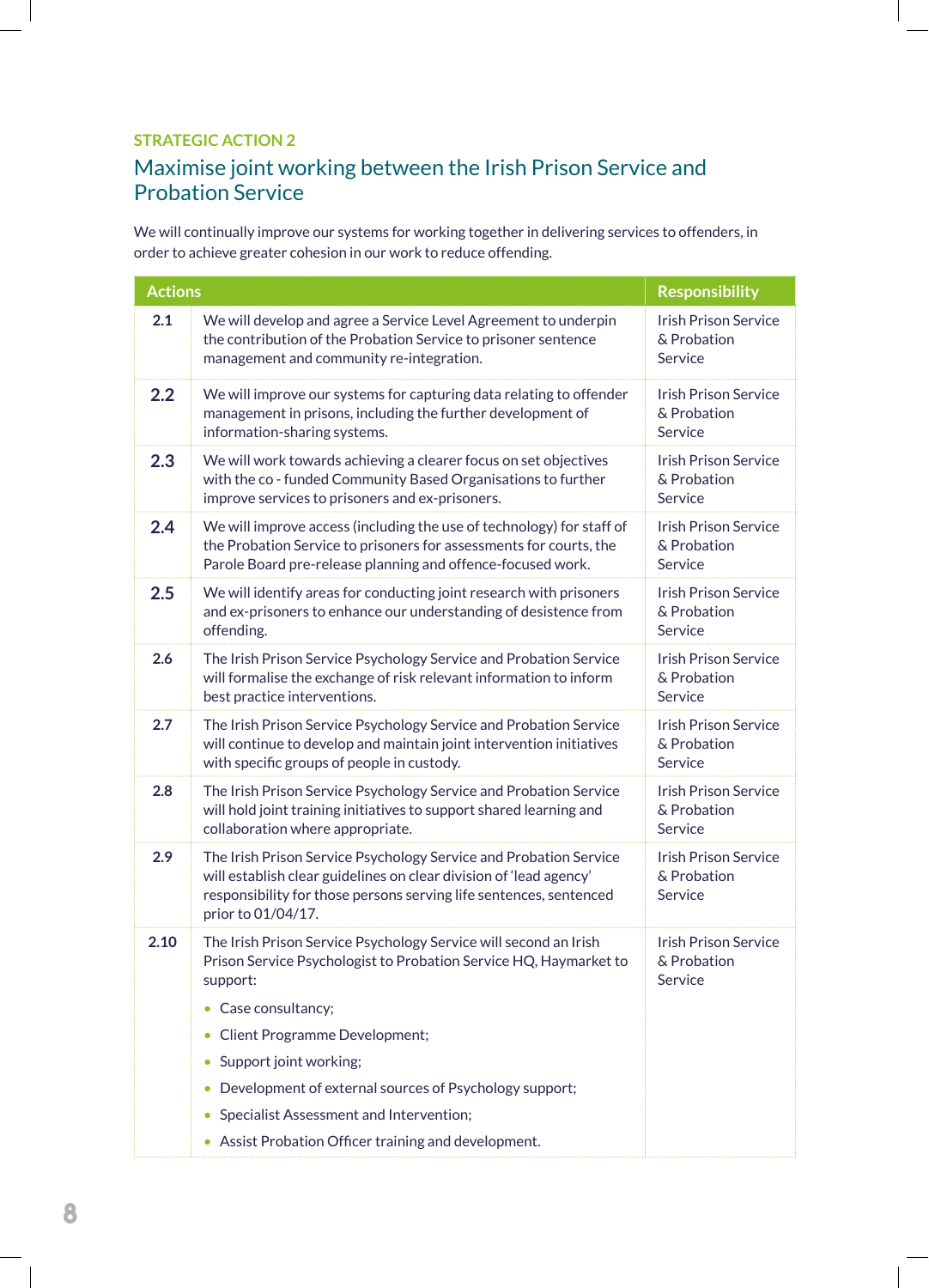### Develop a range of responses for female offenders to afford them more opportunity and help realise their potential.

We will work together to build on existing gender informed practice, expand options and focus on effective through care and resettlement into communities.

| <b>Action</b> |                                                                                                                                                                                                     | <b>Responsibility</b>                                 |
|---------------|-----------------------------------------------------------------------------------------------------------------------------------------------------------------------------------------------------|-------------------------------------------------------|
| 3.1           | We will support the re-settlement of women following custody,<br>through the development of a step down residential unit in Dublin.                                                                 | <b>Irish Prison Service</b><br>& Probation<br>Service |
| 3.2           | We will continue to support partner agencies at the Abigail Centre,<br>Finglas, providing an effective female centered option for transition,<br>re-settlement and re-integration in the community. | <b>Irish Prison Service</b><br>& Probation<br>Service |
| 3.3           | We will examine and incorporate the learning from joint Irish Prison<br>Service/Probation Service research into female offending/custodial<br>trends.                                               | <b>Irish Prison Service</b><br>& Probation Service    |
| 3.4           | We will support empowering initiatives and responses that enhance<br>recovery, education, training or other opportunities for women.                                                                | <b>Irish Prison Service</b><br>& Probation<br>Service |
| 3.5           | We will work with all stakeholders to promote gender informed<br>programmes and approaches in custody and the community.                                                                            | <b>Irish Prison Service</b><br>& Probation<br>Service |
| 3.6           | We will support joint training across agencies informed by<br>international and current best practice.                                                                                              | <b>Irish Prison Service</b><br>& Probation<br>Service |
| 3.7           | We will continue to address the issue of domestic violence and<br>abuse with perpetrators to improve the lives of women and their<br>children affected by these issues.                             | <b>Irish Prison Service</b><br>& Probation<br>Service |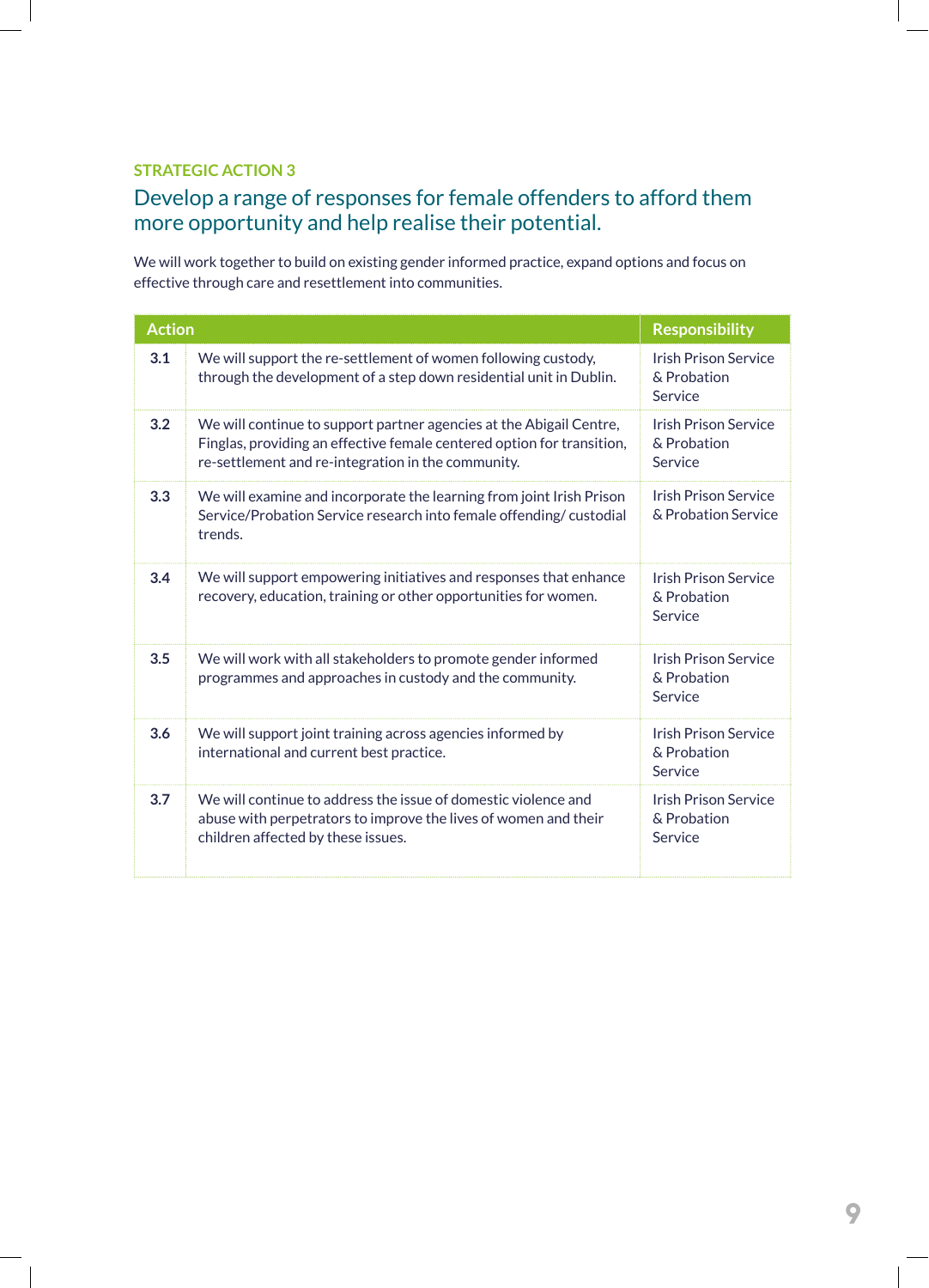# Enhance engagement with victims of crime

In keeping with the requirements of the Criminal Justice (Victims of Crime) Act 2017, EU Victims Directive (2012/29/EU) establishing minimum standards on the rights, support and protection of victims of crime.

| <b>Action</b> |                                                                                                                                                                          | <b>Responsibility</b>                                 |
|---------------|--------------------------------------------------------------------------------------------------------------------------------------------------------------------------|-------------------------------------------------------|
| 4.1           | We will prepare and implement a joint protocol to guide our<br>engagement with victims of crime.                                                                         | <b>Irish Prison Service</b><br>& Probation<br>Service |
| 4.2           | We will review existing modes of communication to facilitate<br>victims' access to relevant information and services.                                                    | <b>Irish Prison Service</b><br>& Probation<br>Service |
| 4.3           | In accordance with the commitments in our Victims Charter we will<br>provide prisoners with avenues to address and take responsibility<br>for their offending behaviour. | <b>Irish Prison Service</b><br>& Probation Service    |
| 4.4           | We will provide an appropriate and timely response to requests<br>for Restorative Justice interventions in accordance with agreed<br>protocols.                          | <b>Irish Prison Service</b><br>& Probation<br>Service |
| 4.5           | We will facilitate victims in making written submissions to the<br>Parole Board should they so wish                                                                      | <b>Irish Prison Service</b>                           |
| 4.6           | We will engage in joint training with partner agencies where<br>possible.                                                                                                | <b>Irish Prison Service</b><br>& Probation<br>Service |
| 4.7           | We will evaluate current practices and procedures to inform further<br>engagement with victims of crime.                                                                 | <b>Irish Prison Service</b><br>& Probation<br>Service |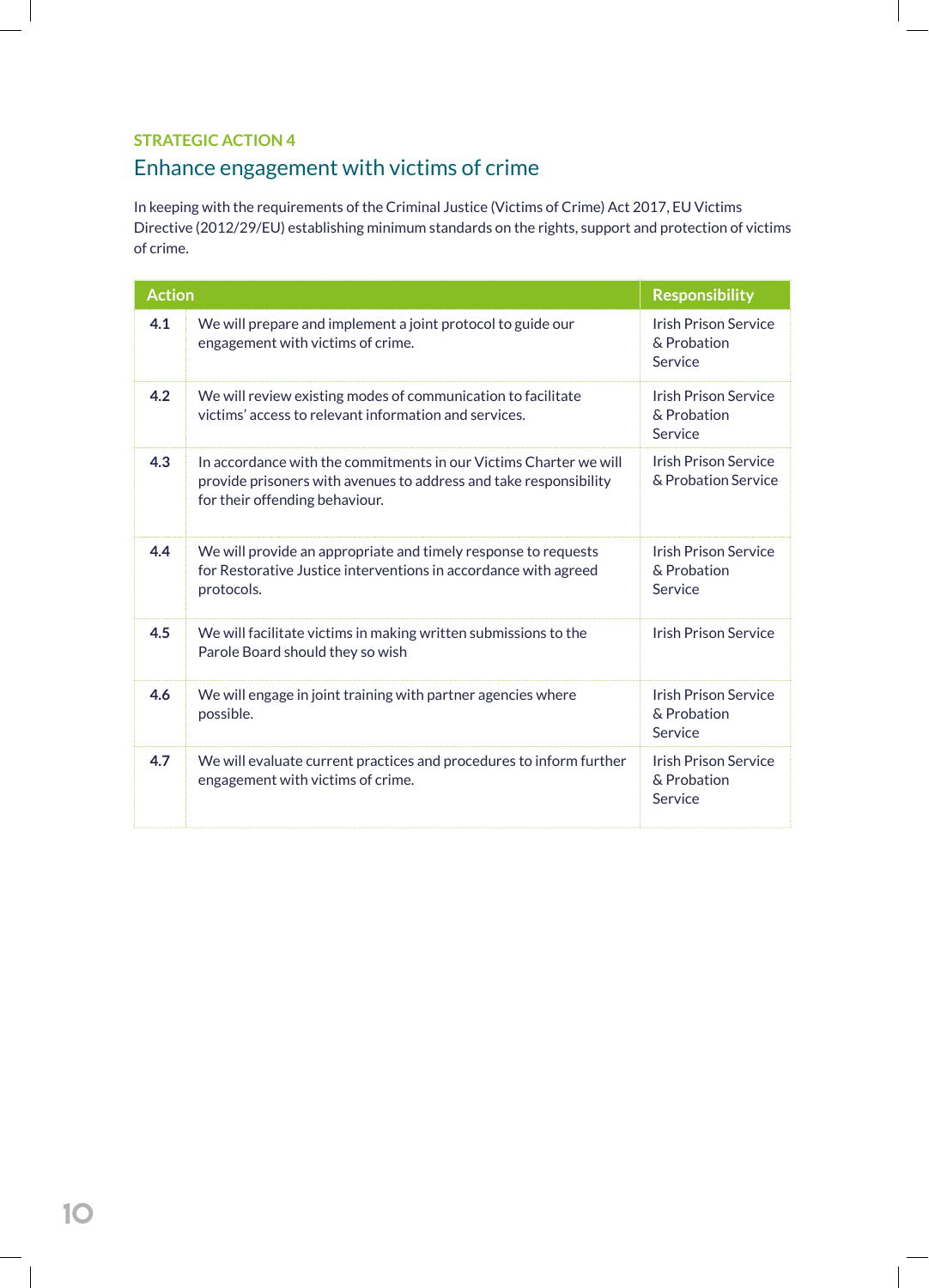# Developing innovative responses for specific groups of offenders

We will continue to engage with specific cohorts in custody, ensuring that initiatives are based on best national and international evidence based best practice

| <b>Actions</b> |                                                                                                                                                                                                         | <b>Responsibility</b>                              |
|----------------|---------------------------------------------------------------------------------------------------------------------------------------------------------------------------------------------------------|----------------------------------------------------|
| 5.1            | We will fully implement the Sex Offender Risk Assessment and<br>Management (SORAM) arrangements in our prisons and in the<br>community.                                                                 | <b>Irish Prison Service</b><br>& Probation Service |
| 5.2            | We will develop and maintain the Building Better Lives (BBL)<br>Programme for sexual violence in the Midlands and Arbour Hill<br>Prisons.<br>The Irish Prison Service and Probation Service will review | <b>Irish Prison Service</b><br>& Probation Service |
|                | international best practice interventions with persons convicted of<br>sexual violence who deny their offence.                                                                                          |                                                    |
|                | The Irish Prison Service and Probation Service will review how<br>data is collated on persons that engage in interventions focused on<br>sexual offending.                                              |                                                    |
| 5.3            | We will continue to develop sentence planning, including<br>reintegration into the community, for young adults in custody (aged<br>18 - 24 years) serving a sentence.                                   | <b>Irish Prison Service</b><br>& Probation Service |
| 5.4            | We will promote engagement with persons convicted of violent<br>offences and explore opportunities for joint interventions.                                                                             | <b>Irish Prison Service</b><br>& Probation Service |
| 5.5            | We will explore areas of joint support for people in custody who are<br>mentally unwell.                                                                                                                | <b>Irish Prison Service</b><br>& Probation Service |
| 5.6            | In conjunction with relevant services, the Irish Prison Service and<br>Probation Service will finalise the Older Adults in Prison Policy.                                                               | <b>Irish Prison Service</b><br>& Probation Service |
| 5.7            | We will work to identify and to improve engagement with<br>members of the Traveller Community in custody in offence related<br>interventions.                                                           | <b>Irish Prison Service</b><br>& Probation Service |
| 5.8            | We will explore opportunities for joint working in relation to<br>perpetrators of Domestic Violence.                                                                                                    | <b>Irish Prison Service</b><br>& Probation Service |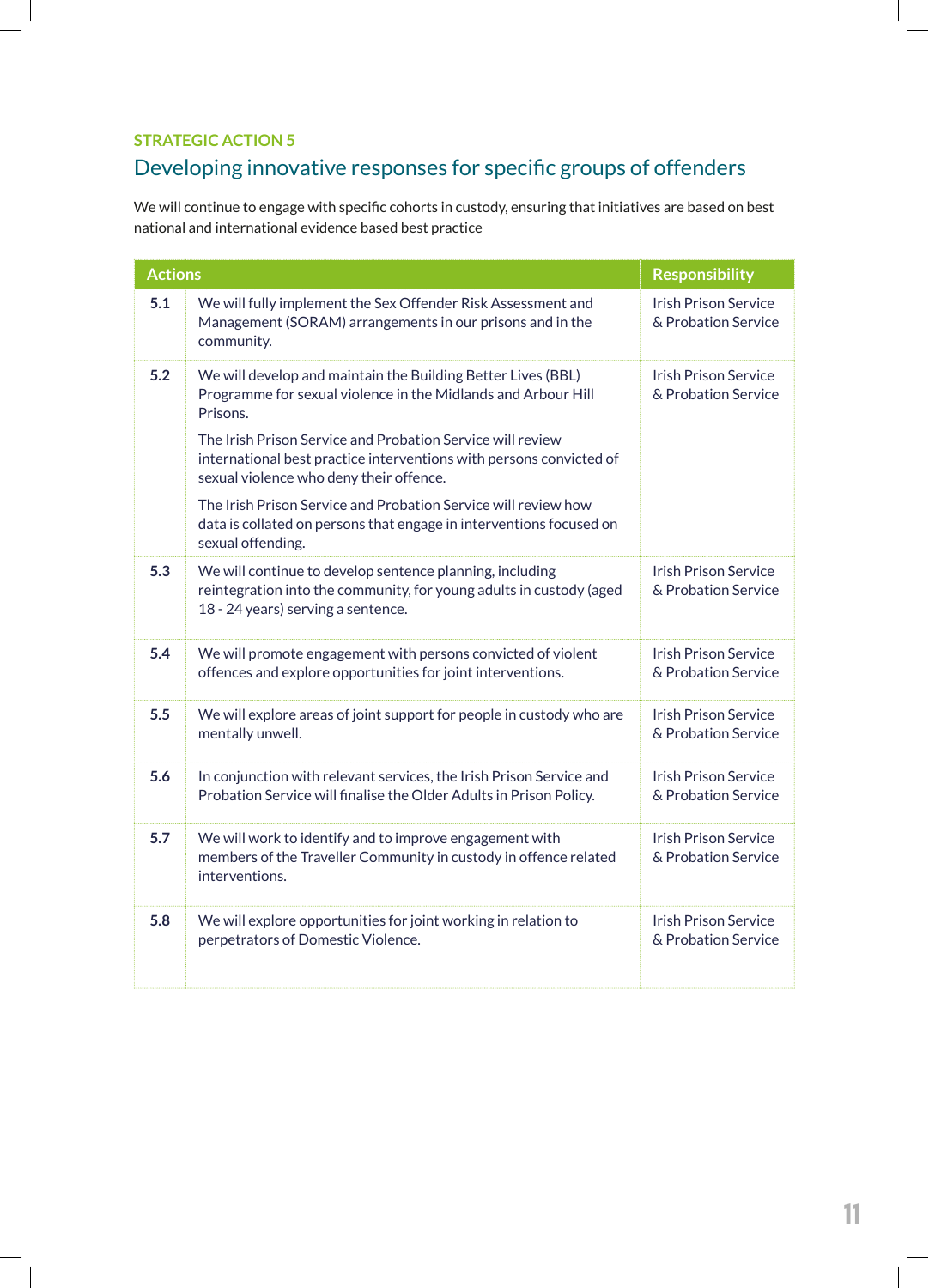# **STRATEGIC ACTION 6** Enhancing the Employability of Offenders

We will work together in order to increase the number of ex-offenders who secure sustained employment.

| <b>Actions</b> |                                                                                                                                                                                                  | <b>Responsibility</b>                              |
|----------------|--------------------------------------------------------------------------------------------------------------------------------------------------------------------------------------------------|----------------------------------------------------|
| 6.1            | We will jointly implement the Social Enterprise Strategy 'A New<br>Way Forward'.                                                                                                                 | <b>Irish Prison Service</b><br>& Probation Service |
| 6.2            | We will continue to co-fund a Social Enterprise Project Manager<br>to deliver on strategic actions and to support the establishment of<br>social enterprises who employ people with convictions. | <b>Irish Prison Service</b><br>& Probation Service |
| 6.3            | The Probation Service will administer a Seed Capital Fund (Dormant<br>Accounts) for Social Enterprises with the support of the Irish Prison<br>Service.                                          | <b>Probation Service</b>                           |
| 6.4            | We will ensure a greater focus on employment outcomes for the<br>GATE and LINKAGE Services provided by the Irish Association for<br>the Social Integration of Offenders (IASIO).                 | <b>Irish Prison Service</b><br>& Probation Service |
| 6.5            | We will seek to develop a joint protocol with Intreo Services in<br>order to ensure a seamless transition from training and employment<br>supports in prison to Intreo employment services.      | <b>Irish Prison Service</b><br>& Probation Service |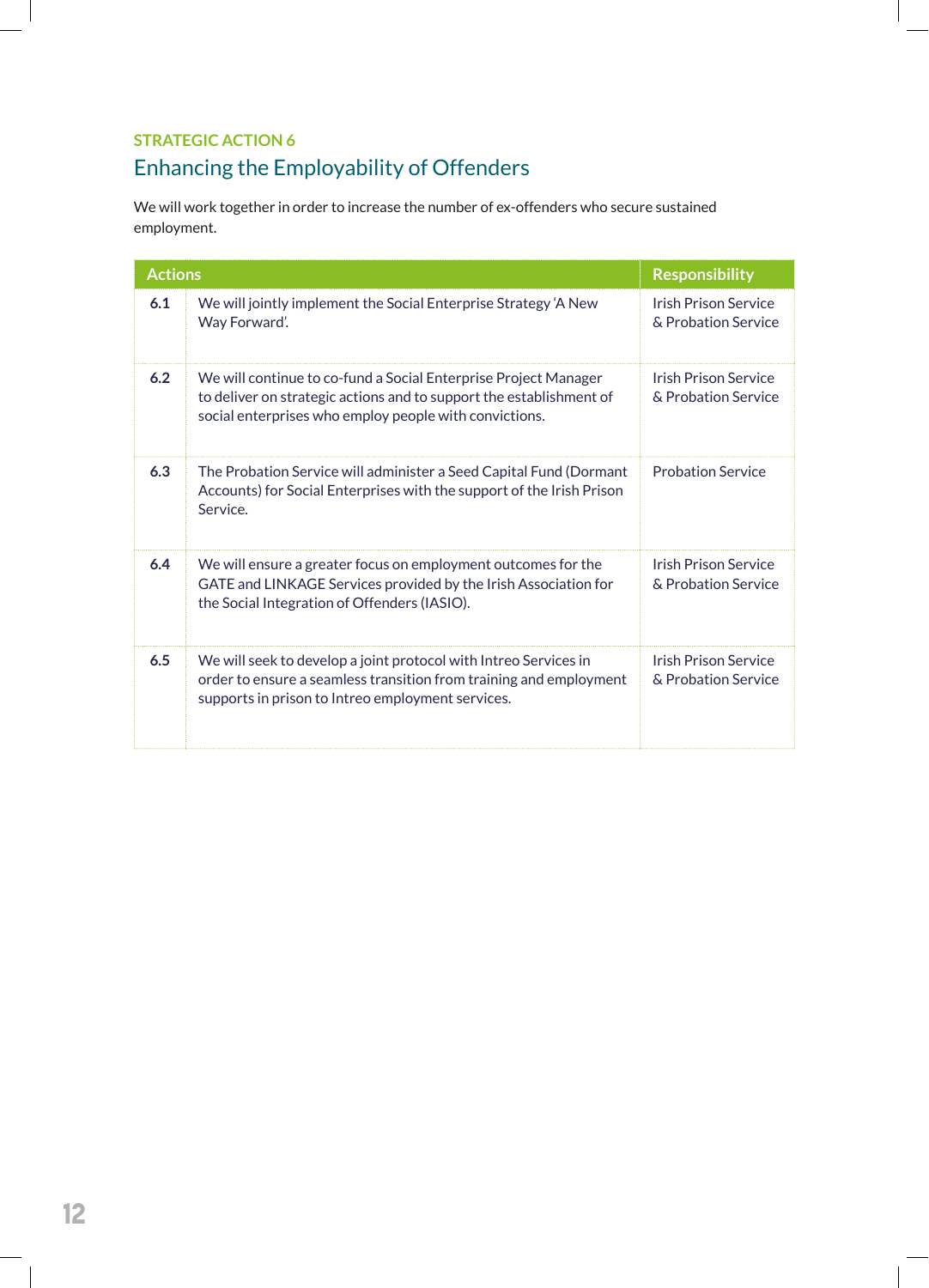# Engaging service users.

We will work in partnership with service user organisations to provide opportunities for peer led improvements to our service delivery.

| <b>Actions</b> |                                                                                                                                                                                                                                                              | <b>Responsibility</b>                              |
|----------------|--------------------------------------------------------------------------------------------------------------------------------------------------------------------------------------------------------------------------------------------------------------|----------------------------------------------------|
| 7.1            | We will enter into a joint Service Level Agreement with the Irish Red<br>Cross to progress the Community Based Health & First Aid (CBHFA)<br>programme both in prisons, and in transitioning into the community,<br>with accompanying governance structures. | <b>Irish Prison Service</b><br>& Probation Service |
| 7.2            | We will work with the Irish Red Cross in delivering on an expanded<br>curriculum to help create reduced reoffending and a safer<br>community                                                                                                                 | <b>Irish Prison Service</b><br>& Probation Service |
| 7.3            | We will scope the possibility of grant funding a co-ordinator to<br>progress the IRC 'Prison to Community' initiative                                                                                                                                        | <b>Irish Prison Service</b><br>& Probation Service |
| 7.4            | We will co-facilitate offender rehabilitation programmes with ex-<br>offenders from the Brio programme in the Dochas Centre.                                                                                                                                 | <b>Irish Prison Service</b><br>& Probation Service |
| 7.5            | We will support the non-statutory sector in providing opportunities<br>to prisoners for meaningful reparation.                                                                                                                                               | Irish Prison Service<br>& Probation Service        |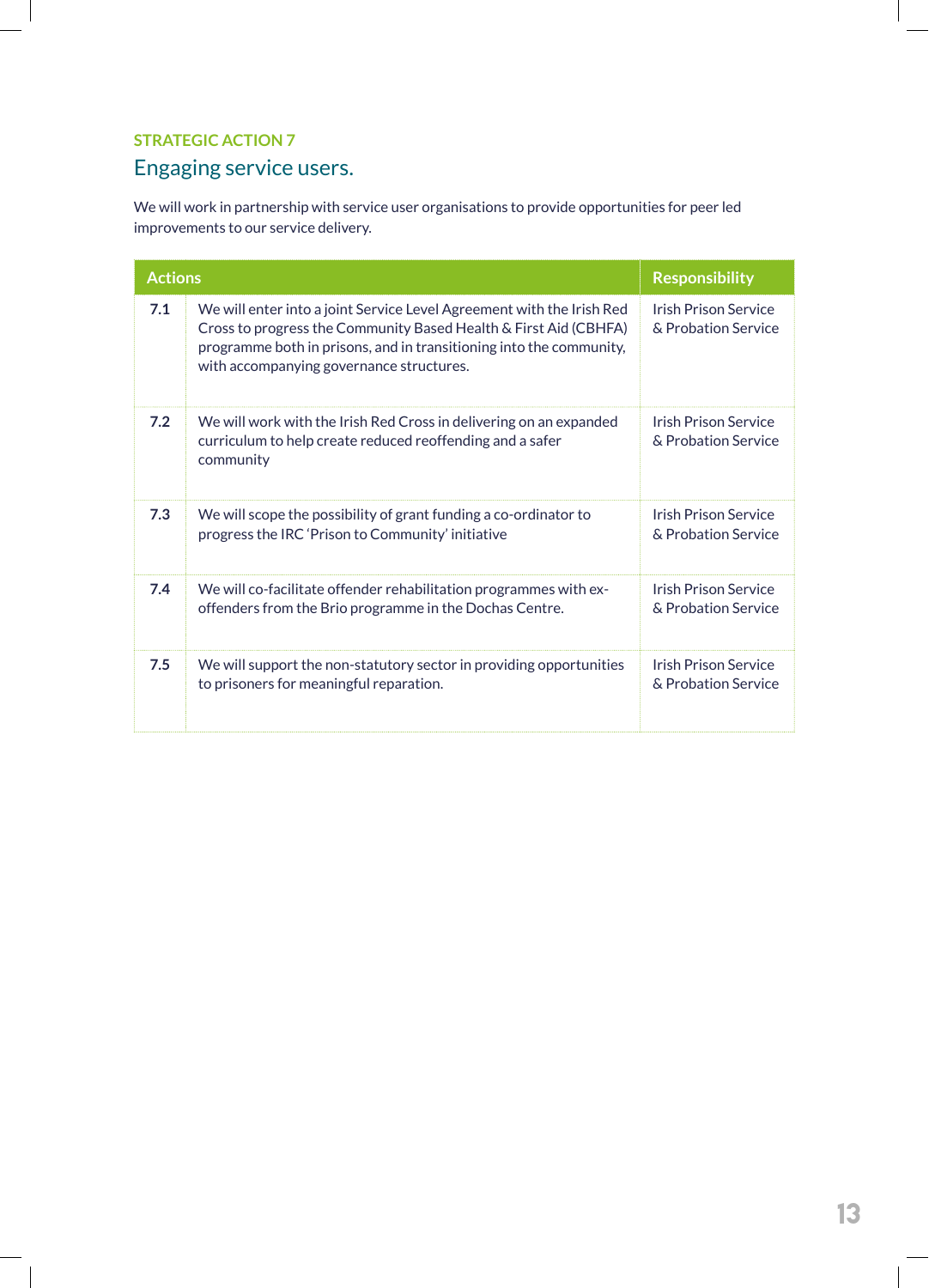# Promoting research and evaluation.

We will continue to promote research and evaluation to ensure evidence informed practice in our joint work.

| <b>Actions</b> |                                                                                                                                                                                                                                       | <b>Responsibility</b>                              |
|----------------|---------------------------------------------------------------------------------------------------------------------------------------------------------------------------------------------------------------------------------------|----------------------------------------------------|
| 8.1            | We will jointly commission research to examine best practice<br>interventions in working with female offenders, both in the<br>community and in custody, to reduce offending, minimise use of<br>custody and promote positive living. | <b>Irish Prison Service</b><br>& Probation Service |
| 8.2            | We will identify areas for conducting joint research with Life<br>Sentenced Prisoners to inform enhanced sentence management<br>both in custody and in the community.                                                                 | Irish Prison Service<br>& Probation Service        |
| 8.3            | We will scope research possibilities with regard to the provision of<br>rehabilitative interventions, both within the prison estate and in the<br>community with persons convicted of perpetrating sexual violence.                   | <b>Irish Prison Service</b><br>& Probation Service |
| 8.4            | We will identify other areas for conducting joint research with<br>prisoners and ex-prisoners to enhance our understanding of<br>desistence from offending, with a view to achieving better<br>outcomes.                              | <b>Irish Prison Service</b><br>& Probation Service |
| 8.5            | We will support research into the impact of the CBHFA Programme<br>on offender desistance desistance.                                                                                                                                 | <b>Irish Prison Service</b><br>& Probation Service |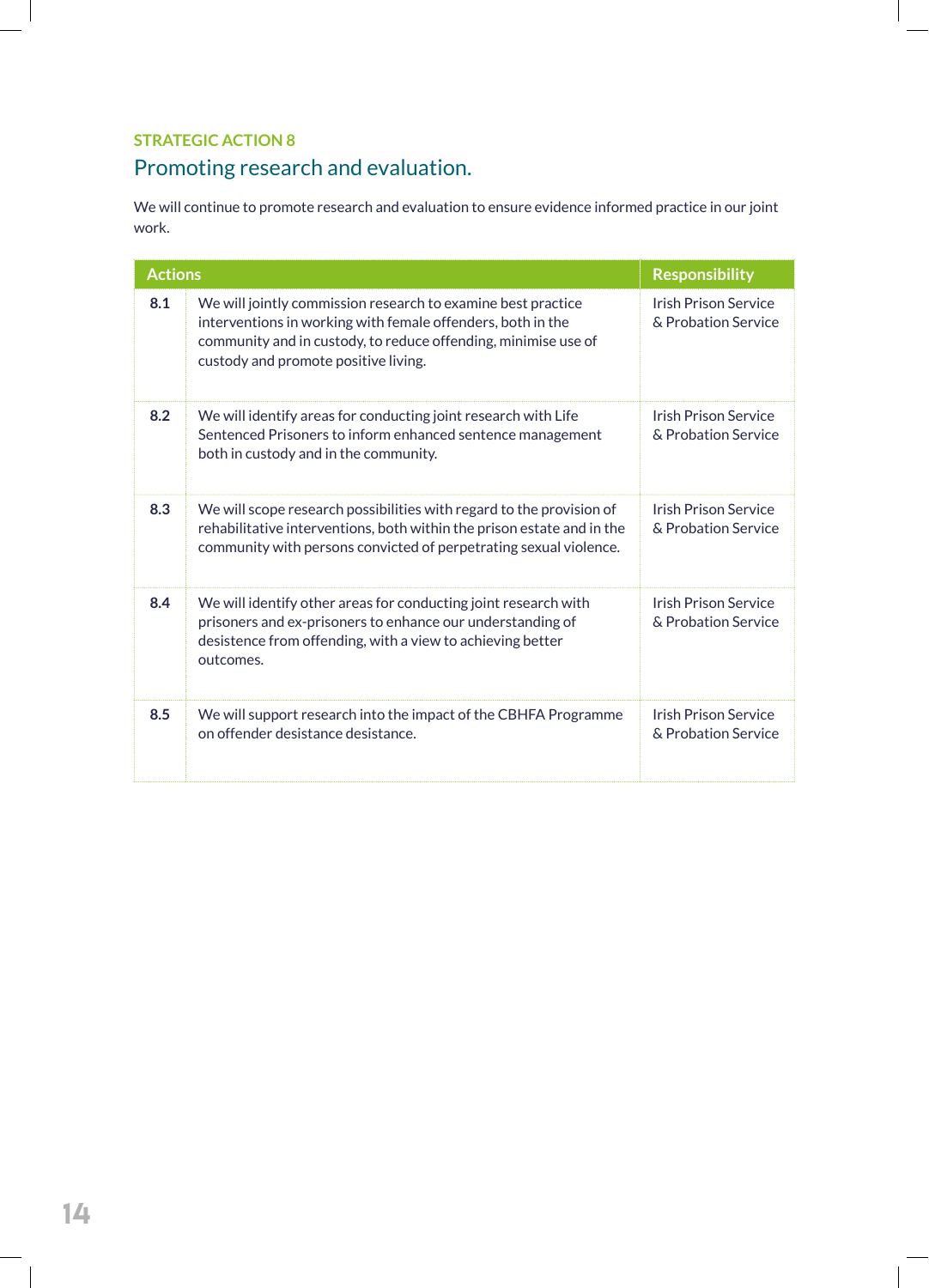### Improve the provision of Drug & Alcohol Services in Prison and the Community.

We will work together to increase equity of access, choice and person-centred treatment and intervention options. Co-ordination of Services will enhance clear treatment pathways. The experience of prison will be seen as an opportunity to address addictions with a focus on outcomes.

| <b>Actions</b> |                                                                                                                                                                                                                                                                    | <b>Responsibility</b>                              |
|----------------|--------------------------------------------------------------------------------------------------------------------------------------------------------------------------------------------------------------------------------------------------------------------|----------------------------------------------------|
| 9.1            | The Irish Prison Service & Probation Service will jointly implement<br>the recommendations of the "Review of Drug & Alcohol Treatment<br>Services for Adult Offenders in Prison and in the Community 2016".                                                        | <b>Irish Prison Service</b><br>& Probation Service |
| 9.2            | The Irish Prison Service & Probation Service will jointly implement<br>the recommendations of the National Drug & Alcohol Strategy,<br>"Reducing Harm and Supporting Recovery 2017-2025".                                                                          | <b>Irish Prison Service</b><br>& Probation Service |
| 9.3            | The Irish Prison Service will continue the surveillance of and<br>education on the use and effects of New Psychoactive Substances<br>(NPS) within the prison estate and the management of related<br>health issues.                                                | <b>Irish Prison Service</b>                        |
| 9.4            | The Irish Prison Service & Probation Service will develop<br>appropriate working systems with partner agencies to establish<br>a pathway of care for those in our care who present with co-<br>morbidities (dual diagnosis).                                       | <b>Irish Prison Service</b><br>& Probation Service |
| 9.5            | The Irish Prison Service & Probation Service will redesign and<br>review the content of the National Drug Treatment Programme to<br>further develop the range of service specific problem substance use<br>interventions in line with best international practice. | <b>Irish Prison Service</b><br>& Probation Service |